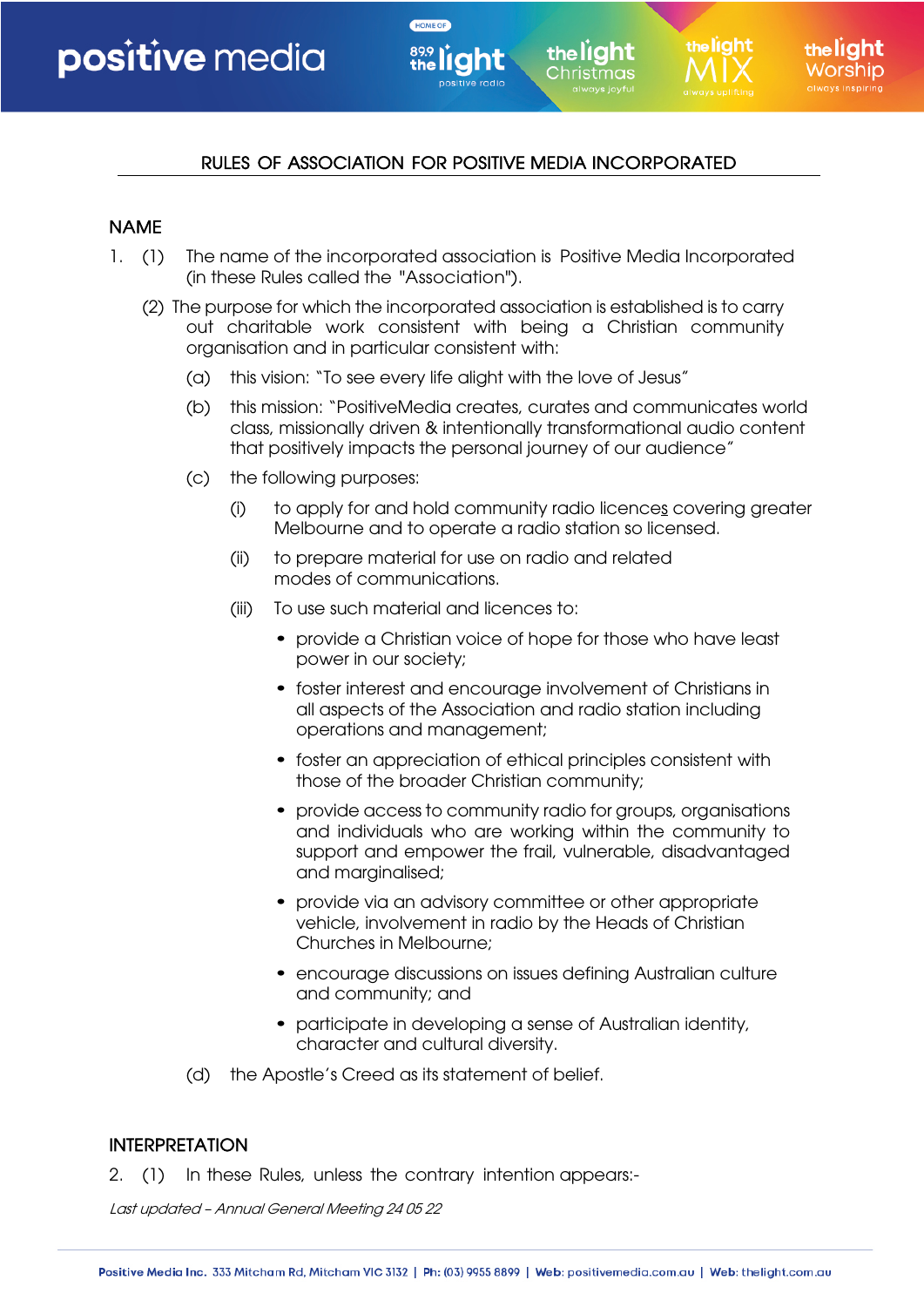"Act" means the Associations Incorporation Reform Act 2012 and any replacement of that legislation as may be introduced.

the liaht

the light hristmas:

the **lí aht** 

"Board" means the Board of Management of the Association.

"Board member" means a member of the Board.

"Financial year" means the year ending on 31 December.

HOME OF

"General Meeting" means a general meeting of Members convened in accordance with Rules 11 - 13.

"Liability" means a liability of any kind (whether actual or contingent and whether fixed or unascertained) and includes costs, damages and expenses, including costs and expenses incurred in connection with any investigation or inquiry by a government agency or a liquidator.

"Member" means a member of the Association.

"Regulations" means regulations under the Act.

"Rules" means these rules.

"Secretary" means:-

- (a) the person who holds office under these Rules as secretary of the Association; and
- (b) in any other case, the public officer of the Association.
- (2) Words or expressions contained in these Rules shall be interpreted in accordance with the Interpretation of Legislation Act 1984 and the Act as in force from time to time.

## APPLICATION FOR MEMBERSHIP

- 3. (1) An application for membership of the Association shall be made by the applicant in writing in the form set out in Appendix 1 to these Rules (which includes an acknowledgment that the applicant agrees to support and uphold the vision, mission, values and purpose of the Association, as determined by the Board from time to time) which shall be lodged or submitted to the Association in person, by post or via the Association's website or other electronic means (including facsimile and email) together with payment of the required membership fees.
	- (2) Upon receipt of the completed application form and fees the Secretary shall enter the applicant's name in the register of Members and give them such copies of the Association's Statement of Purposes and these Rules.
	- (3) The applicant shall become a Member upon the entry of the applicant's name in the register of Members.
	- (4) Membership of the Association and any right, privilege, or obligation of a person by reason of their membership of the association:
		- (a) is not capable of being transferred or transmitted to another person; and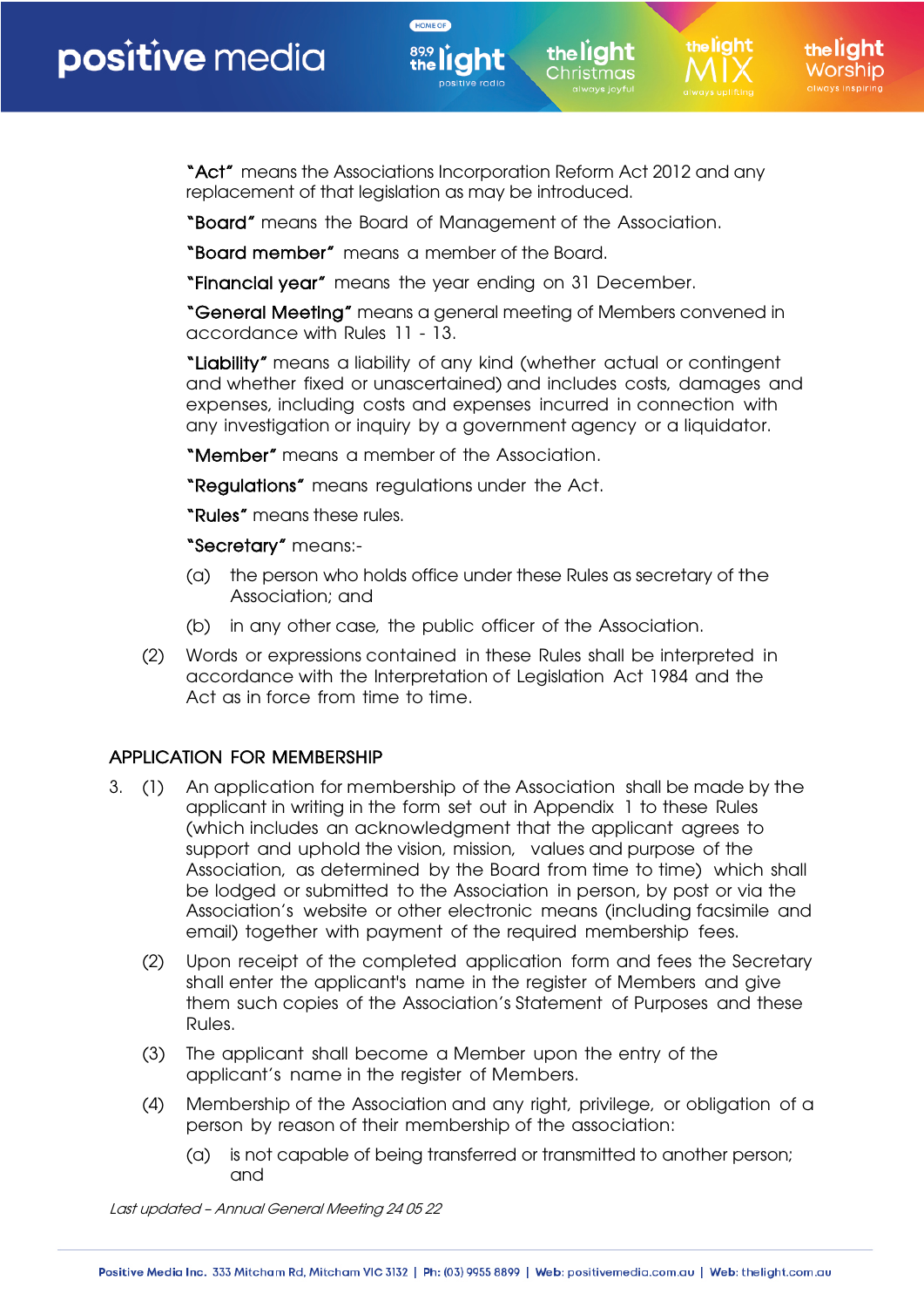(b) terminates upon the cessation of their membership whether by death or relinquishment or otherwise.

the light :hristmas

the liaht

the liaht

## **MEMBERSHIP**

4. (1) The applicable membership fee shall be the annual amount determined from time to time by the Board and agreed upon by the annual General Meeting and is payable in advance as follows:

HOME OF

- (a) for a new member, a pro-rated amount rounded up to the nearest five dollars to cover the period from the date of the application for membership to 31 December of the year in which the persona makes the application; and
- (b) for continuing or renewing members, the full annual amount for the period between 1 January and 31 December of each calendar year after the date on which a person becomes a Member.
- (2) There are to be at least three categories of membership:-
	- (a) General membership meaning an annual membership which is granted in accordance with Rule 3 and renewable each year upon payment by the relevant Member of the applicable membership fee for this category;
	- (b) Life membership meaning a lifetime membership which is granted by the Board at its discretion within criteria that the Board has established (which may include payment of an applicable membership fee for this category);
	- (c) 1) Honorary membership meaning a three year membership that is fee-waived and which is granted by the Board at its discretion within criteria that the Board has established; or

2) Honorary membership is offered for permanent staff who have passed their probation period. This honorary membership is feewaived and ceases on the day they finish being employed by the organisation. They can then choose to become a general member; and

(d) Any other category of membership the Board deems appropriate.

#### FRIENDS OF POSITIVE MEDIA

5. The Board may establish a category of support of the Association for those persons other than Members to be known as "Friends of Positive Media" or by another name as may be approved by the Board. Such persons may not be required to pay any membership fee but may be required to pay a nominal fee (to cover postage and other administrative expenses) and at such frequency as may be determined from time to time by the Board. Such persons would obtain regular newsletters and other information but would not be considered Members and accordingly not eligible to vote or to be entitled to other benefits of membership save that with appropriate adjustments Rule 7 and Rule 8 shall apply to Friends of Positive Media.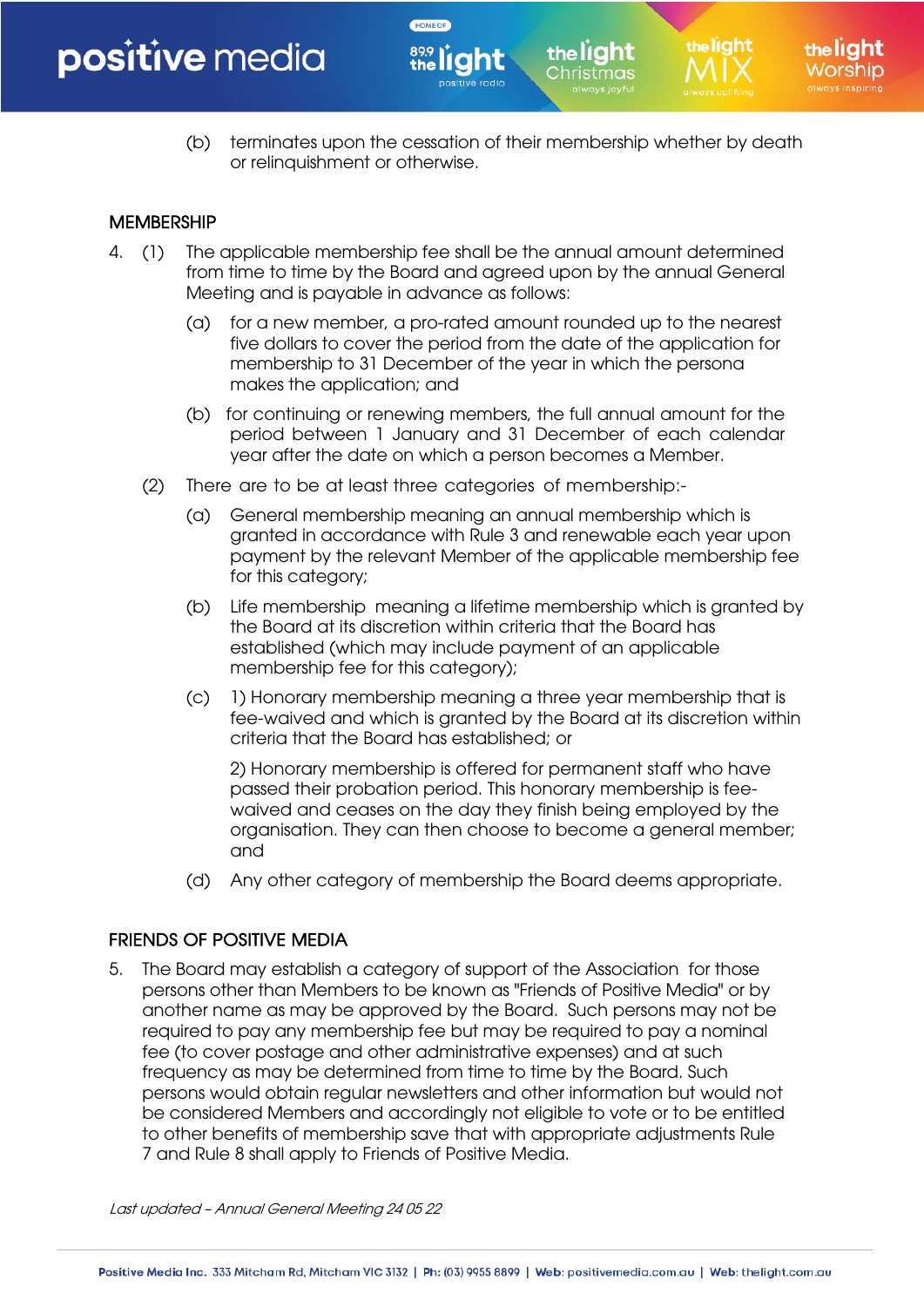# REGISTER OF MEMBERS

6. (1) In accordance with section 56 of the Act, the Board shall cause a register to be kept in which shall be entered in the names and residential addresses of all Members and the date of their admission to membership.

the light hristmas:

HOME OF

(2) The register shall be open for inspection at all reasonable times by any Member who applies to the Secretary for such inspection.

### TERMINATION OF MEMBERSHIP

- 7. (1) A Member may relinquish their membership from the Association at any time by giving notice in writing to the Secretary by pre-paid post or electronic means. Such relinquishment shall take effect at the time such notice is deemed to be received by the Secretary unless a later date is specified in the notice in which case it shall take effect on that later date.
	- (2) Upon the expiration of a notice given under sub-Rule 7(1), the Secretary shall make in the register of Members an entry recording the date on which the Member, by whom the notice was given, ceased to be a Member.

#### EXPULSION OF MEMBER AND SUSPENSION OF MEMBERSHIP

- 8. (1) Subject to these Rules, the Board may by resolution:-
	- (a) expel a Member from the Association; or
	- (b) suspend a Member from membership of the Association for a specified period,

if in the Board's opinion:

- (i) the Member has not, does not or will not support or uphold the vision, mission, values and purpose of the Association, as determined by the Board from time to time; or
- (ii) the Member, through their conduct, has or will bring the Association into disrepute.
- (2) (not used)
- (3) Where the Board passes a resolution under sub-Rule 8(1), the Secretary shall, as soon as practicable, cause to be served on the relevant Member a notice in writing by pre-paid post or electronic means to the address appearing in the register of Members nominated by the relevant Member as their preferred address for communications:-
	- (a) setting out the resolution of the Board and the grounds on which it is based;
	- (b) stating that the relevant Member may address the Board at a meeting to be held not earlier than 14 and not later than 28 days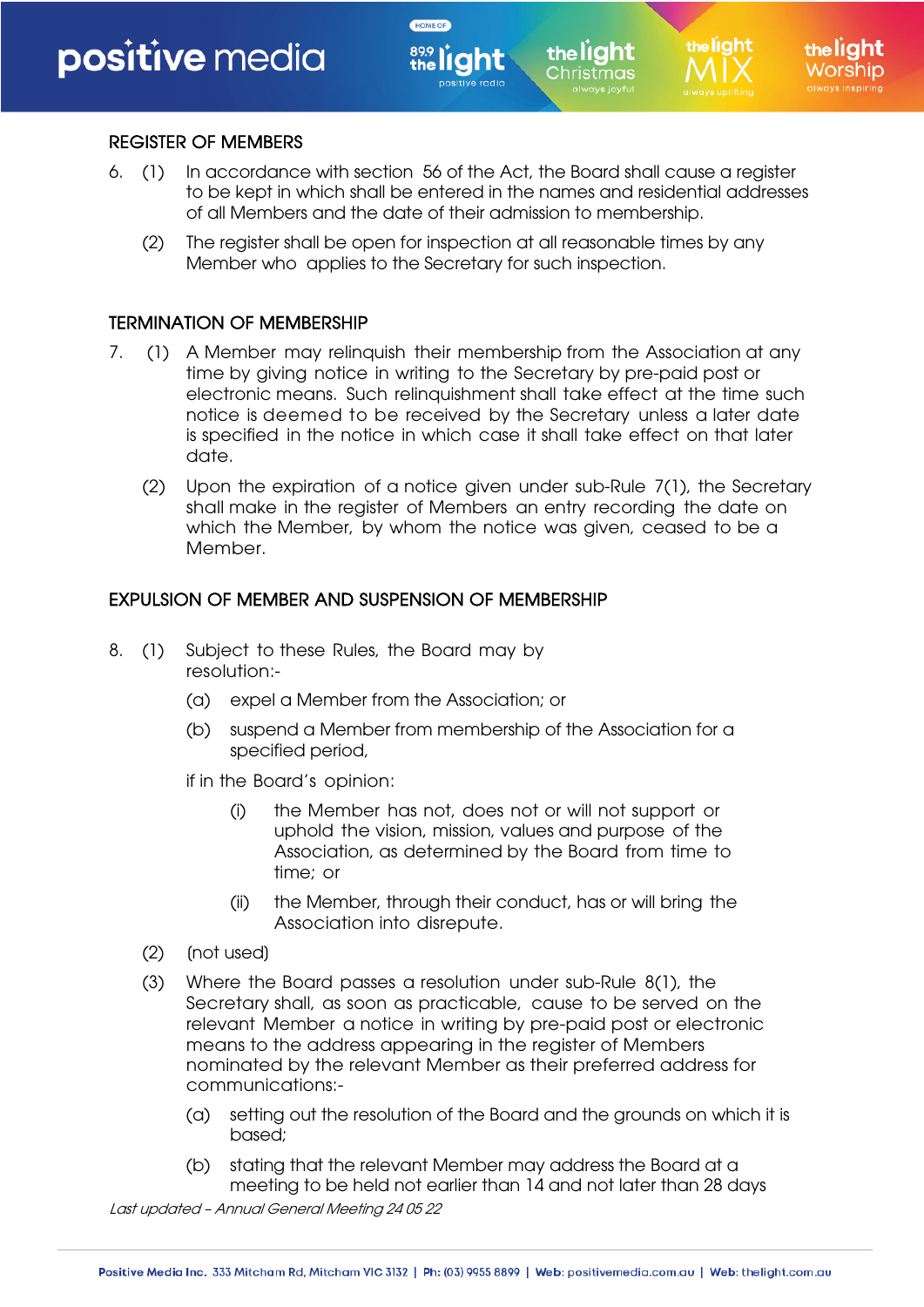after service of the notice;

(c) stating the date, place and time of that meeting;

HOME OF

- (d) informing the relevant Member that they may do one or more of the following:-
	- (i) attend that meeting; or
	- (ii) give to the Board before the date of that meeting a written statement seeking the revocation of the resolution.

the light hristmas:

- (4) At a meeting of the Board held in accordance with sub-Rule 8(2), the Board:
	- (a) shall give to the relevant Member an opportunity to be heard;
	- (b) shall give due consideration to any written statement submitted by the relevant Member; and
	- (c) shall by resolution determine whether to confirm or to revoke the resolution.

#### DISPUTES AND MEDIATION

- 9. (1) The grievance procedure set out in this Rule applies to disputes under these Rules between:-
	- (a) two or more Members; or
	- (b) a Member and the Association, including a dispute in relation to expulsion of a Member or a suspension of membership.
	- (2) The parties of the dispute must meet and discuss the matter in dispute, and, if possible, resolve the dispute within fourteen days after the dispute comes to the attention of all the parties.
	- (3) If the parties are unable to resolve the dispute at the meeting, or if a party fails to attend the meeting, then the parties must, within ten days, hold a meeting in the presence of a mediator.
	- (4) The mediator must be:-
		- (a) a person chosen by agreement between the parties; or
		- (b) in the absence of agreement:-
			- (i) in the case of a dispute between a Member and another Member, a person appointed by the Board of Management of the Association; or
			- (ii) in the case of a dispute between a Member and the Association, a person who is a mediator appointed or employed by the Dispute Settlement Centre of Victoria (Department of Justice).
	- (5) A Member can be a mediator.
	- (6) The mediator cannot be a Member who is a party to the dispute.
	- (7) The parties to the dispute must, in good faith, attempt to settle the dispute by mediation.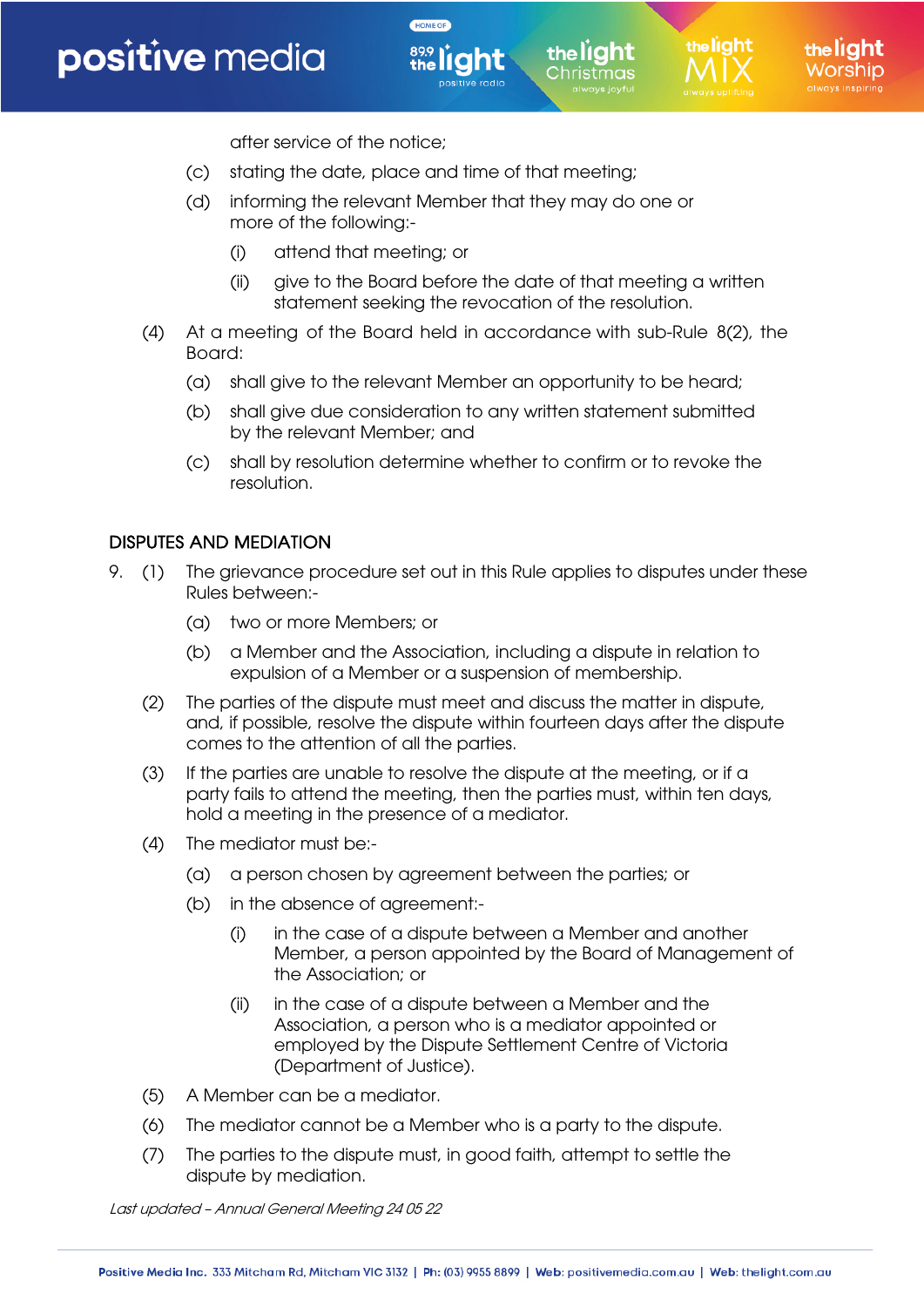(8) The mediator, in concluding the mediation, must:

HOME OF

(a) give the parties to the mediation process every opportunity to be heard;

the light hristmas:

- (b) allow due consideration by all parties of any written statements submitted by any parties; and
- (c) ensure that natural justice is accorded to the parties to the dispute throughout the mediation process.
- (9) The mediator must not determine the dispute.
- (10) If the mediation process does not result in the dispute being resolved, the parties may seek to resolve the dispute in accordance with the Act or otherwise at law.

# ANNUAL GENERAL MEETING

- 10. (1) The Association shall in each calendar year convene an annual General Meeting of its Members. 1
	- (2) The annual General Meeting shall be held on such day as the Board determines.
	- (3) The annual General Meeting shall be specified as such in the notice convening it.
	- (4) The ordinary business of the annual General Meeting shall be:-
		- (a) to confirm the minutes of the last preceding annual General Meeting and of any General Meeting held since that meeting;
		- (b) to receive from the Board reports upon the transactions of the Association during the last preceding financial year;
		- (c) to elect the Board; and
		- (d) to receive and consider the Financial Statement of the Association for the previous financial year in accordance with Part 7 of the Act.
	- (5) The annual General Meeting may transact special business of which notice is given in accordance with these Rules.
	- (6) The annual General Meeting shall be in addition to any other General Meetings that may be held in the same year.

# SPECIAL GENERAL MEETING

- 11. All General Meetings other than the annual General Meeting shall be called special General Meetings.
- 12. (1) The Board may, whenever it thinks fit, convene a special General Meeting of the Association and, where, but for this sub-Rule, more than 15 months would lapse between annual General Meetings, shall convene a special

<sup>1</sup> Section 63 of the Act provides that an incorporated association shall, at least once in each calendar year, convene a general meeting to be called an annual general meeting.

Last updated – Annual General Meeting 24 05 22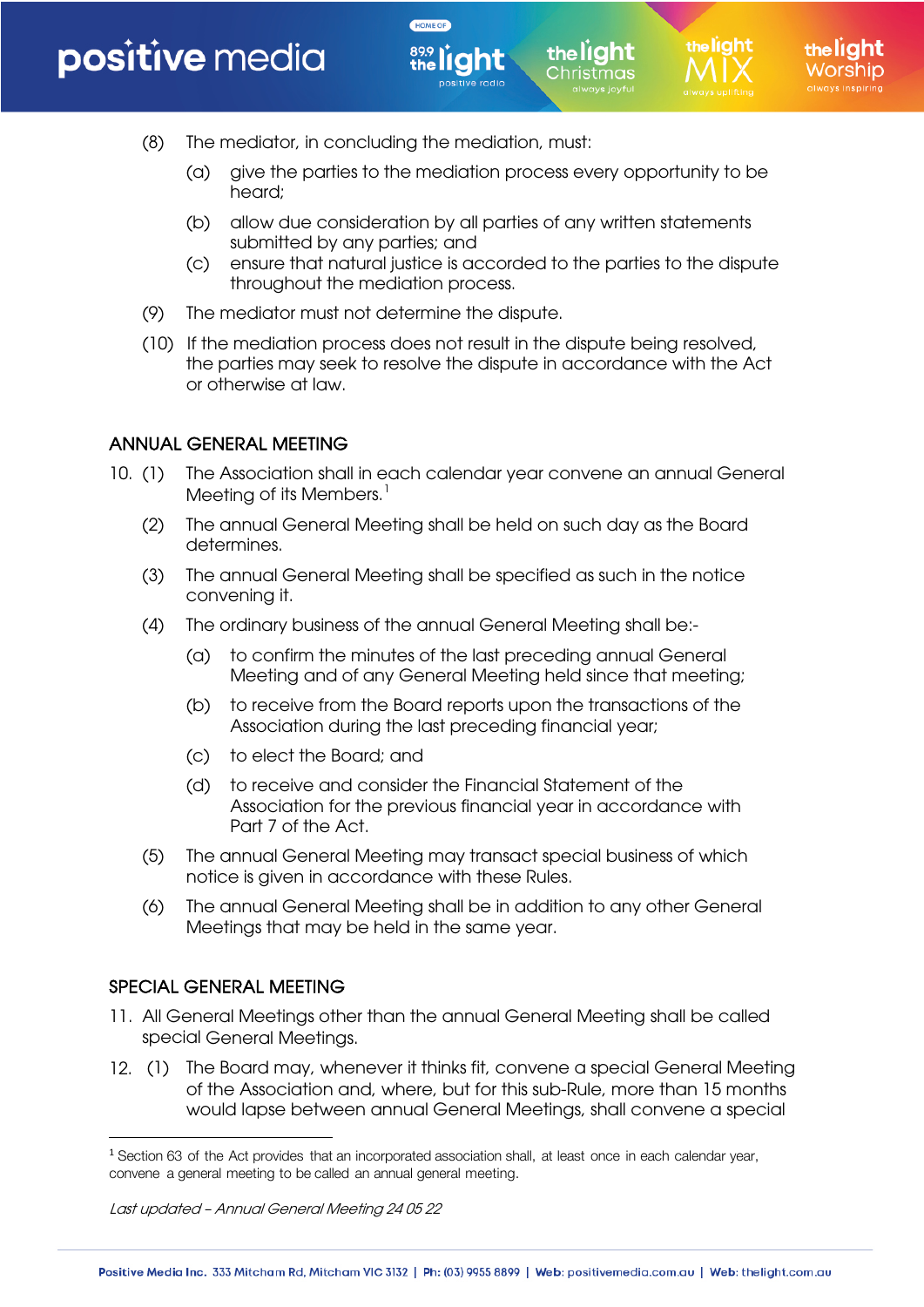the liaht

the liaht

the light :hristmas

General Meeting before the expiration of that period.

HOME OF

- (2) The Board shall on the requisition in writing of Members representing not less than 5% of the total number of Members, convene a special General Meeting of the Association.
- (3) The requisition for a special General Meeting shall state the objects of the meeting and shall be signed by the Members making the requisition and be in like form, each signed by one or more of the Members making the requisition.
- (4) If the Board does not cause a special General Meeting to be held within one month after the date on which the requisition is sent to the address of the Secretary, the Members making the requisition, or any of them, may convene a special General Meeting to be held not later than 3 months after that date.
- (5) A special General Meeting convened by Members in pursuance of these Rules shall be convened in the same manner as nearly as possible as that in which those meetings are convened by the Board and all reasonable expenses included in convening the meeting shall be refunded by the Association to the persons including the expenses.

# NOTICE OF MEETING

- 13. (1) The Secretary of the Association shall at least 14 days before the date fixed for holding a General Meeting, cause to be sent to each Member at the address appearing in the register of Members nominated by the relevant Member as their preferred address for communications, a notice by pre-paid post or electronic means stating the place, date and time of the meeting and the nature of the business to be transacted at the meeting.
	- (2) No business other than that set out in the notice convening the meeting shall be transacted at the meeting.
	- (3) A Member desiring to bring any business before a meeting may give notice of that business in writing and delivered to the Secretary by pre-paid post or electronic means, who shall include that business in the notice calling the next General Meeting after the receipt of the notice.

## PROCEEDINGS AT MEETINGS

- 14. (1) All business that is transacted at a special General Meeting and all business that is transacted at the annual General Meeting with the exception of that specially referred to in these Rules as being the ordinary business of the annual General Meeting shall be deemed to be special business.
	- (2) No item of business shall be transacted at a General Meeting unless a quorum of Members entitled under these Rules to vote is present during the time when the meeting is considering that item.
	- (3) Fifteen Members personally present (being Members entitled under these Rules to vote at a General Meeting) constitute a quorum for the transaction of the business of a General Meeting.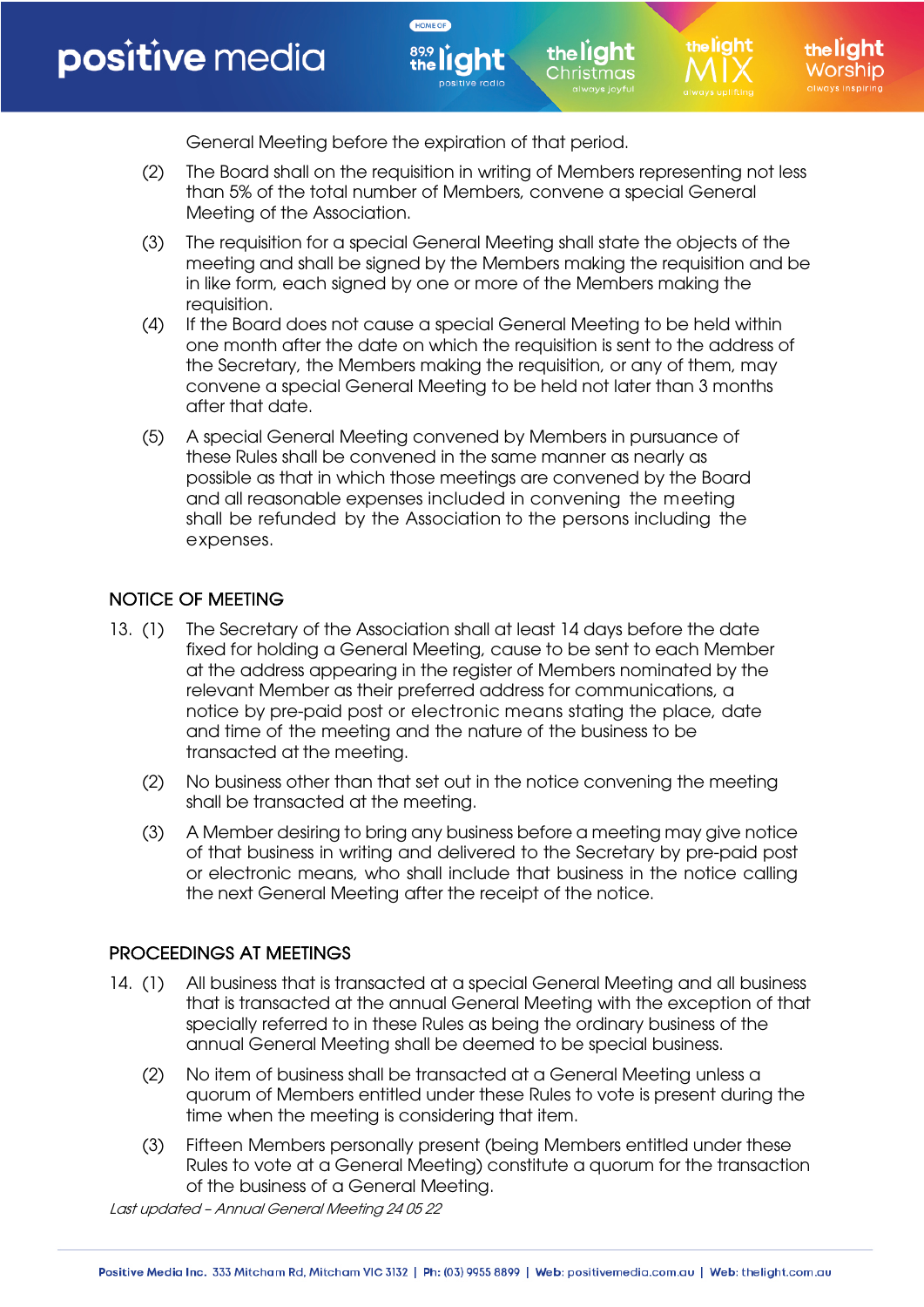(4) If within half an hour after the appointed time for the commencement of a General Meeting, a quorum is not present, the meeting if convened upon the requisition of Members shall be dissolved and in any other case shall stand adjourned to the same day in the next week at the same time and (unless another place is specified by the Chairperson at the time of the adjournment or by written notice to Members given by pre-paid post or electronic means to the address appearing in the register of Members nominated by the relevant Member as their preferred address for communications, before the day to which the meeting is adjourned) at the same place and if at the adjourned meeting the quorum is not present within half an hour after the time appointed for the commencement of the meeting, the Members present (being not less than nine) shall be a quorum.

the light hristmas:

HOME OF

- 15. (1) The Chairperson, or in their absence, the Vice-Chairperson, shall preside as Chairperson at each General Meeting.
	- (2) If the Chairperson and the Vice-Chairperson are absent from a General Meeting, the Members present shall elect one of their number to preside as chairperson at the meeting.
- 16. (1) The chairperson of a General Meeting at which a quorum is present may, with the consent of the meeting, adjourn the meeting from time to time and place to place, but no business shall be transacted at an adjourned meeting other than the business left unfinished at the meeting at which the adjournment took place.
	- (2) Where a meeting is adjourned for 14 days or more, a like notice of the adjourned meeting shall be given as in the case of the General Meeting.
	- (3) Except as provided in sub-Rules 16(1) and 16(2), it is not necessary to give notice of an adjournment or of the business to be transacted at an adjourned meeting.
	- 17. A question arising at a General Meeting shall be determined on a show of hands and unless before or on the declaration of the show of hands a poll is demanded, a declaration by the chairperson of the General Meeting that a resolution has, on a show of hands, been carried or carried unanimously or carried by a particular majority or lost, and an entry to that effect in the Minute Book of the Association is evidence of the fact, without proof of the number or proposition of the votes recorded in favour of, or against, that resolution.
- 18. (1) Upon any question arising at a General Meeting; a Member has one vote only.
	- (2) All votes shall be given personally or by proxy.
	- (3) In the case of an equality of voting on a question, the chairperson of the General Meeting is entitled to exercise a second or casting vote.
- 19. (1) If at a General Meeting a poll on any question is demanded by not less than three Members it shall be taken at that meeting in such manner as the chairperson may direct and the resolution of the poll shall be deemed to be a resolution of the meeting on that question.
	- (2) A poll that is demanded on the election of a Chairperson or on a question of an adjournment shall be taken forthwith and a poll that is demanded on any other question shall be taken at such time before the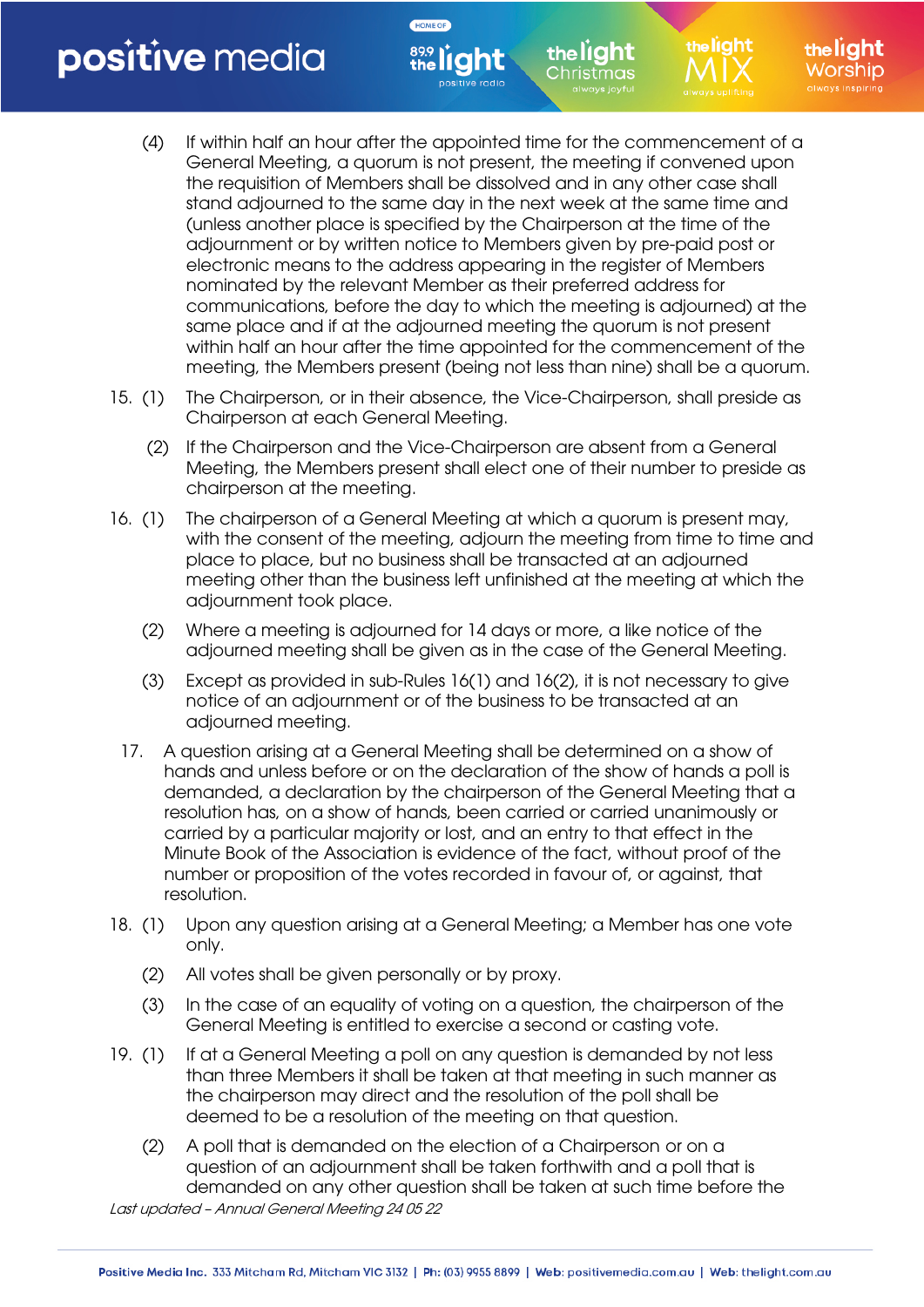close of the meeting as the chairperson of the General Meeting may direct.

the light hristmas:

20. A Member is not entitled to vote at any General Meeting unless all moneys due and payable by them to the Association have been paid, other than the amount of the annual subscription payable in respect of the current Financial year.

HOME OF

- 21. (1) Each Member shall be entitled to appoint another Member as their proxy by notice, given to the Secretary by pre-paid post or electronic means no later than 24 hours before the time of the meeting in respect of which the proxy is appointed.
	- (2) The notice appointing the proxy shall be in the form set out in Appendix 2.

# BOARD OF MANAGEMENT

- 22. (1) The affairs of the Association shall be managed by the Board constituted in accordance with these Rules.
	- (2) The Board:-
		- (a) shall control and manage the business and affairs of the Association;
		- (b) may, subject to these Rules, the Regulations and the Act, exercise all such powers and functions as may be exercised by the Association other than those powers and functions that are required by these Rules to be exercised by Members at a General Meeting; and
		- (c) subject to these Rules, the Regulations and the Act, has power to perform all such acts and things as appear to the Board to be essential for the proper management of the business and affairs of the Association.
- 23. (1) The officers of the Association will be the Board member who is:-
	- (a) the Chairperson of the Board;
	- (b) the Vice-Chairperson of the Board;
	- (c) the Treasurer of the Board; and
	- (d) the Secretary of the Board.
	- (2) The Board shall at its first meeting after the annual General Meeting from time to time, as is required in the light of sub-Rule 24(3) below, appoint from its Members a Chairperson, a Vice-Chairperson, a Treasurer and a Secretary.
	- (3) Each officer of the Association shall hold office until the start of the first meeting of the Board of Management after the 3rd annual General Meeting next after the date of their appointments or if their term as a Board member shall have expired prior to that time until the next Board meeting following the expiry of their term, but shall be eligible for re-election.
	- (4) In the event of a casual vacancy in any office referred to in sub-Rule 24(1), the Board may appoint a Board member to the vacant office and the Board member so appointed may continue in office up to the start of the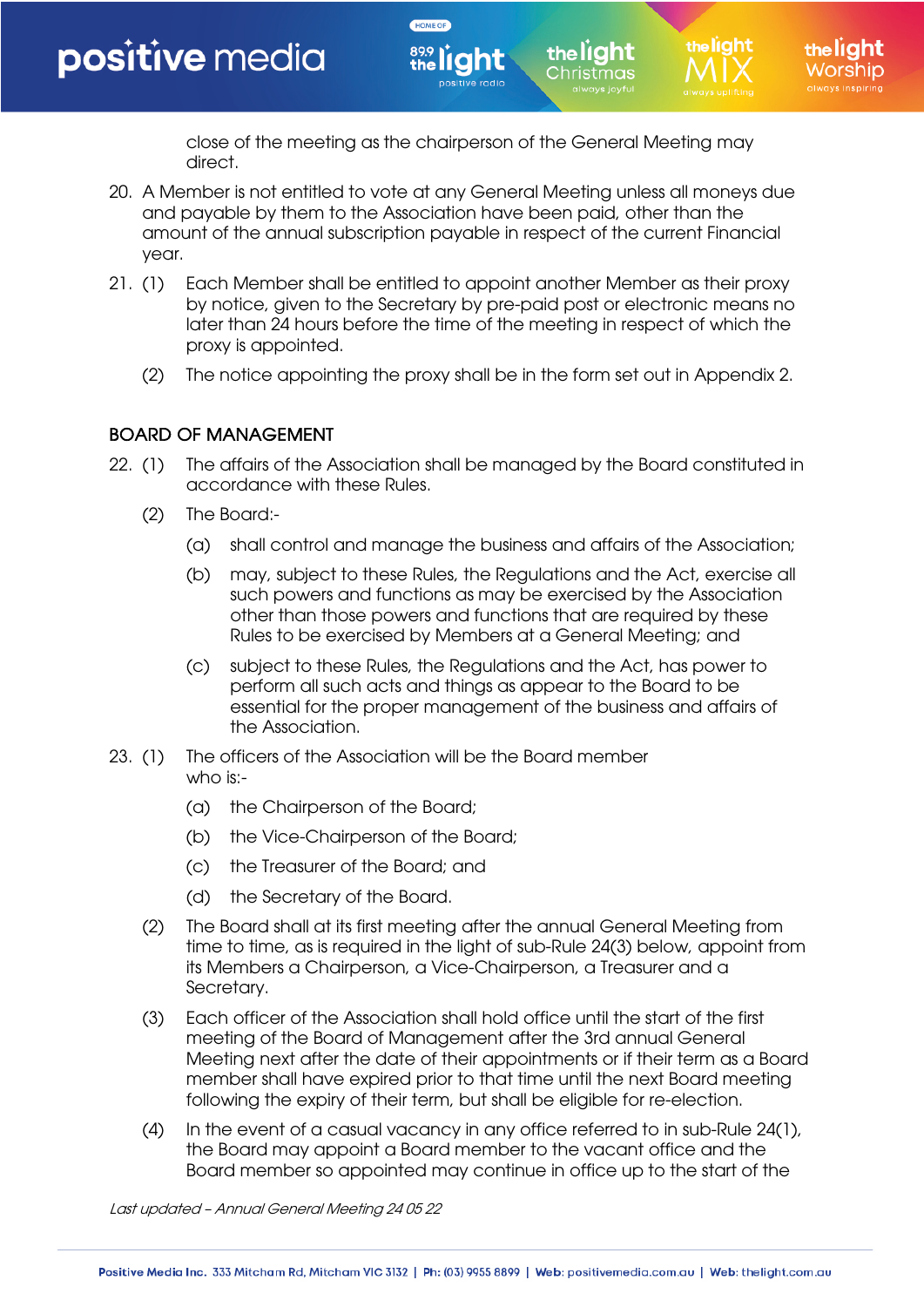first meeting of the Board after the next annual General Meeting following the date of their appointment, but may be re-appointed on that occasion.

the light :hristmas

24. (1) Subject to Section 23 of the Act, the Board shall consist of not more than seven persons elected to the Board in accordance with these Rules and subject to Rule 25 shall hold office (without re-election) for three years ("Term") after the date of their election.

HOME OF

- (2) In the case of a casual vacancy occurring in the Board, the remaining Board members may elect to fill the vacancy from a Member. The Board must obtain from such a Member a written statement addressing the areas listed in sub-Rule 25(2) and assess the suitability of the Member on the basis of the written statement. Any member so appointed shall hold office until the next annual general meeting.
- (3) A Board member is not eligible for re-election to the Board under these Rules if they have held office for three consecutive terms of 3 years.

## ELECTION OF BOARD MEMBERS AND VACANCY

- 25. (1) A person may be nominated for election to be a Board member if the person is a Member nominated in accordance with sub-Rule 25(2) and recommended by the Board (following an assessment by the Board of the written statement referred to in sub-Rule 25(3)) to be suitable for election.
	- (2) Nominations of candidates for election as Board members shall be:-
		- (a) made in writing, signed by two Members and accompanied by the written consent of the candidate (which may be endorsed on the form of nomination) and a written statement as referred to in sub-Rule 25(3); and
		- (b) delivered in person, by post or via electronic means (including facsimile and email) to the Secretary by not less than 90 days before the date fixed for the holding of the annual General Meeting.
	- (3) To assist the Board to assess nominations received for election as Board members, each nomination must also be accompanied by a written statement from the candidate addressing the following areas: $^2$ 
		- (a) the business record (including qualifications and experience relevant to the Board) of the candidate;
		- (b) the record of the candidate in situations involving trust and candour;
		- (c) whether the candidate has been convicted of an offence under the Broadcasting Services Act 1992 or the regulations ("Broadcasting Act");
		- (d) whether a civil penalty order has been made against the candidate under the Broadcasting Act;
		- (e) the capacity and capability of the candidate to represent the

 $2$  When assessing whether Positive Media is a suitable candidate for holding a community broadcast licence, the Australian Communications and Media Authority must consider the matters set out in section 83 of the Broadcasting Services Act 1992 (which includes the matters referred to in this sub- Rule 25(2).

Last updated – Annual General Meeting 24 05 22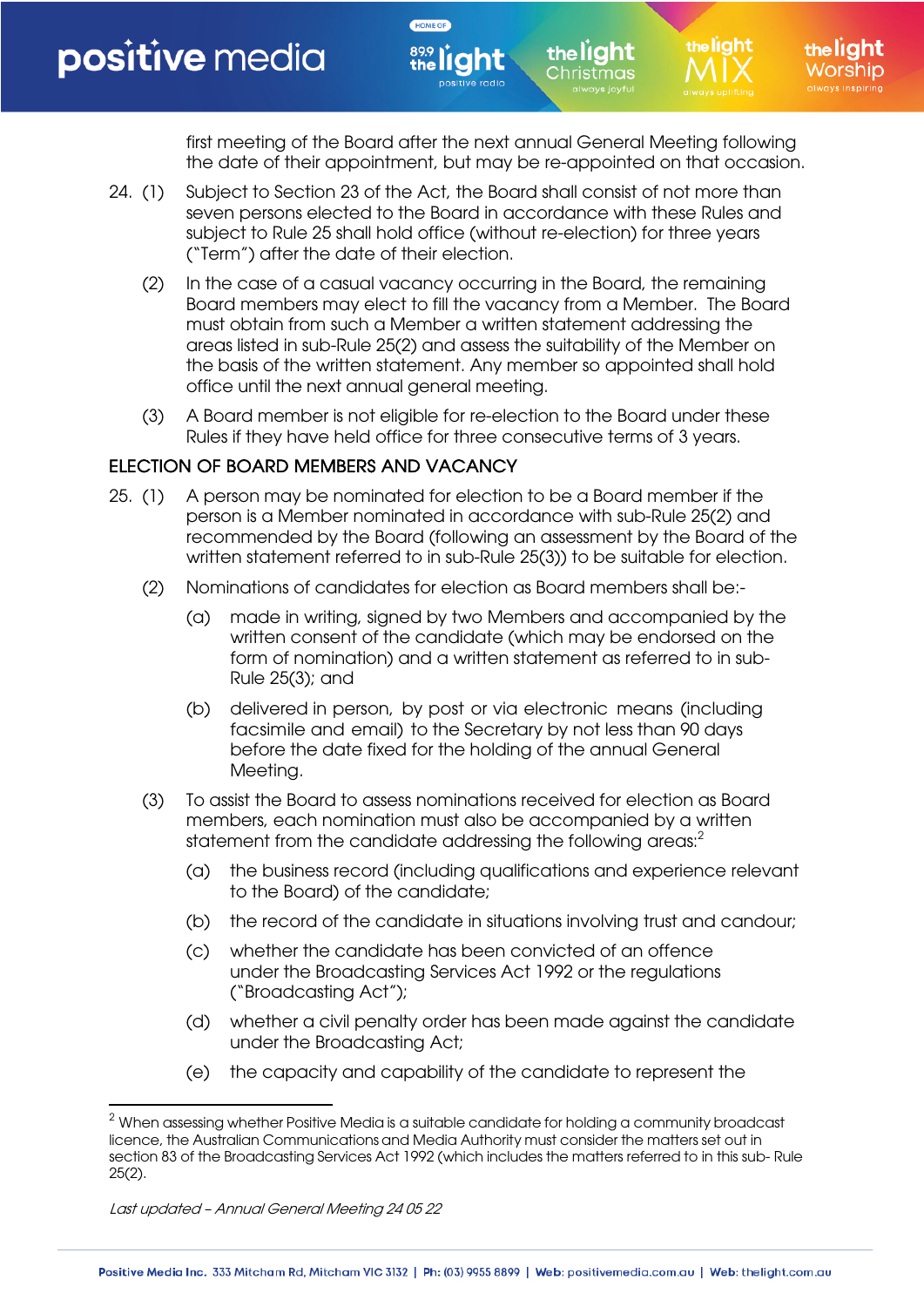the **lí aht** 

community interests of Positive Media;

(f) whether the candidate is or has been declared an insolvent under administration within the meaning of the Corporations Act 2001 (Cth);

HOME OF

(g) whether the candidate is a person of good standing and reputation; and

the light hristmas:

- (h) the ability of the candidate to meet all other requirements applicable to Board membership under these Rules.
- (4) (not used)
- (5) [not used]
- (6) If insufficient nominations are received to fill all vacancies on the Board; the candidates nominated shall be deemed to be elected provided the Board has received the information set out in sub-Rule 25(3), assessed such information and has made a determination to recommend the candidate for the vacancy.
- (7) If the number of nominations received is equal to the number of vacancies to be filled, the persons nominated shall be deemed to be elected provided the Board has received the information set out in sub-Rule 25(3), assessed such information and has made a determination to recommend the candidate for the vacancy.
- (8) If the number of nominations exceeds the number of vacancies to be filled, a ballot shall be held.
- (9) The ballot for the election of Board members shall be conducted at the annual General Meeting in such usual and proper manner as the Board may direct.
- (10) A candidate is not eligible for election as a Board member if the person has, in the Board's sole opinion, a conflict of interest.
- (11) For the purposes of sub-Rule 25(10), each of the following persons shall be deemed to have a conflict of interest unless determined otherwise by the Board:
	- (a) an employee of the Association or an associate (as defined below) or close relative (as defined) of such the employee; or
	- (b) a major supplier (as defined below) to the Association or an associate or close relative of such person.

For the purpose of this sub-Rule:

- (a) "close relative" means any of the following: spouse, ex-spouse, de-facto spouse, child or step-child (whether natural or by adoption), parent, step- parent, grandparent, step-grandparent, uncle, aunt, niece, nephew, brother, sister, step-brother, step-sister or first cousin;
- (b) "associate" has the meaning given in the Corporations Act 2001 (Cth); and
- (c) "major supplier" means any person who supplies or is anticipate will supply more than \$10,000 per annum (or such other amount as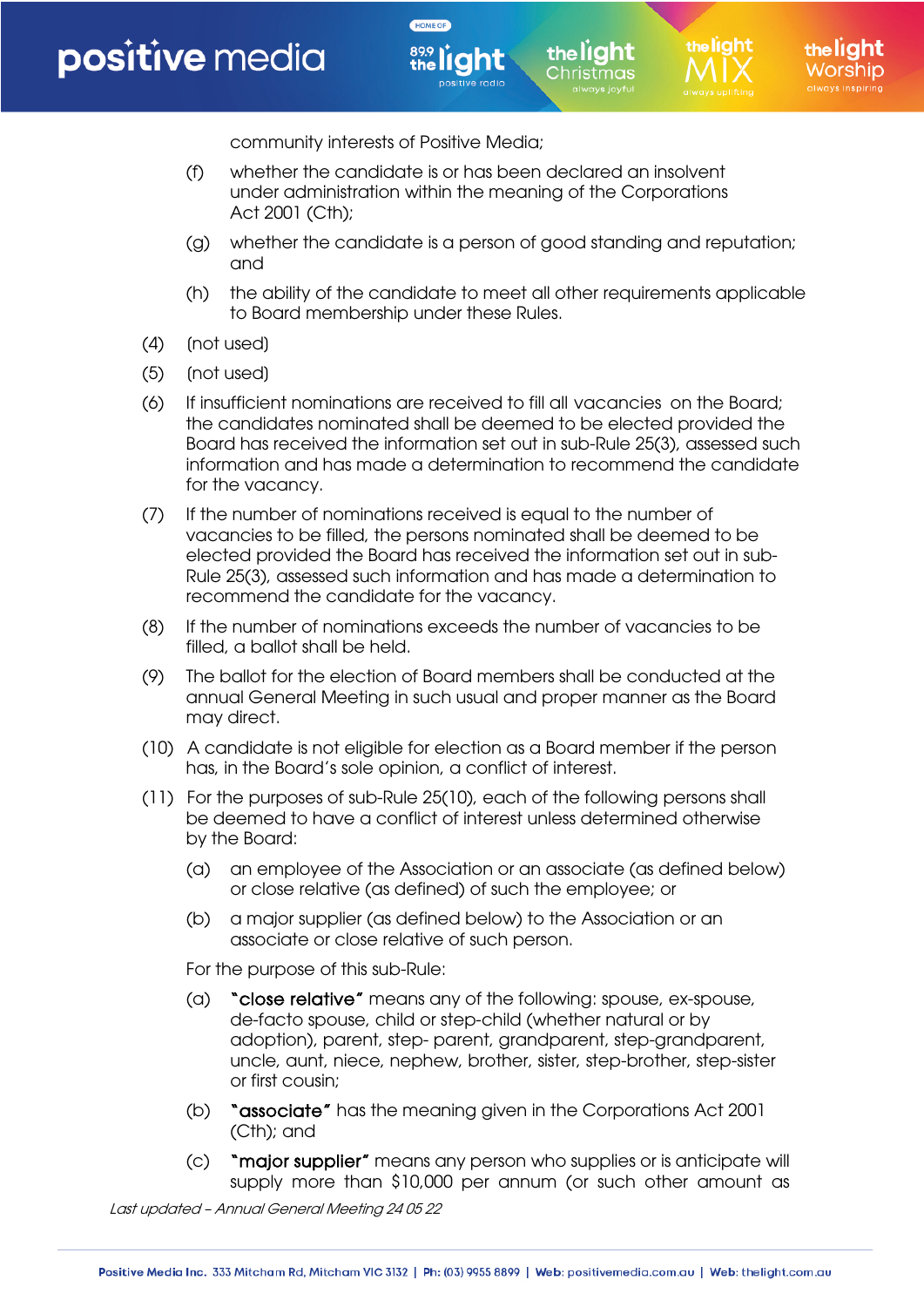determined by the Board from time to time) in goods and services to the Association.

the light Christmas

the liaht

26. For the purposes of these Rules, the office of Board member becomes vacant if the member:-

HOME OF

- (a) becomes an insolvent under administration within the meaning of the Corporations Act 2001 (Cth); or
- (b) resigns their office by notice in writing given to the Secretary;
- (c) becomes ineligible to be a Board member under sub-Rule 25(10); or
- (d) ceases to be a Member for any other reason.

## PROCEEDINGS OF BOARD

- 27. (1) The Board shall meet at least 3 times in each year at such places and such times as the Board may determine.
	- (2) Special meetings of the Board may be convened by the Chairperson or by any four of the Board members.
	- (3) Notice shall be given to Board members of any special meeting specifying the general nature of the business to be transacted and no other business shall be transacted at such a meeting.
	- (4) Any four Board members constitute a quorum for the transaction of the business of a meeting of the Board.
	- (5) No business shall be transacted unless a quorum is present and if within half an hour of the time appointed for the meeting a quorum is not present the meeting shall stand adjourned to the same place and at the same hour of the same day in the following week unless the meeting was a special meeting in which case it lapses.
	- (6) At meetings of the Board:-
		- (a) the Chairperson or in their absence the Vice-Chairperson shall preside; or
		- (b) if the Chairperson and the Vice-Chairperson are absent, such one of the remaining Board members as may be chosen by the Board members present shall preside.
	- (7) Questions arising at a meeting of the Board or of any sub-Committee appointed by the Board shall be determined on a show of hands or, if demanded by a Board member, by a poll taken in such manner as the person presiding at the meeting may determine.
	- (8) Each Board member present at a meeting of the Board or of any sub-Committee appointed by the Board (including the person presiding at the meeting) is entitled to one vote and, in the event of an equality of votes on any question, the person presiding may exercise a second or casting vote.
	- (9) Written notice of each Board meeting shall be served on each Board member by delivering it to them at a reasonable time before the meeting or by sending it by pre-paid post or electronic means addressed to them at their usual or last known address at least two business days before the date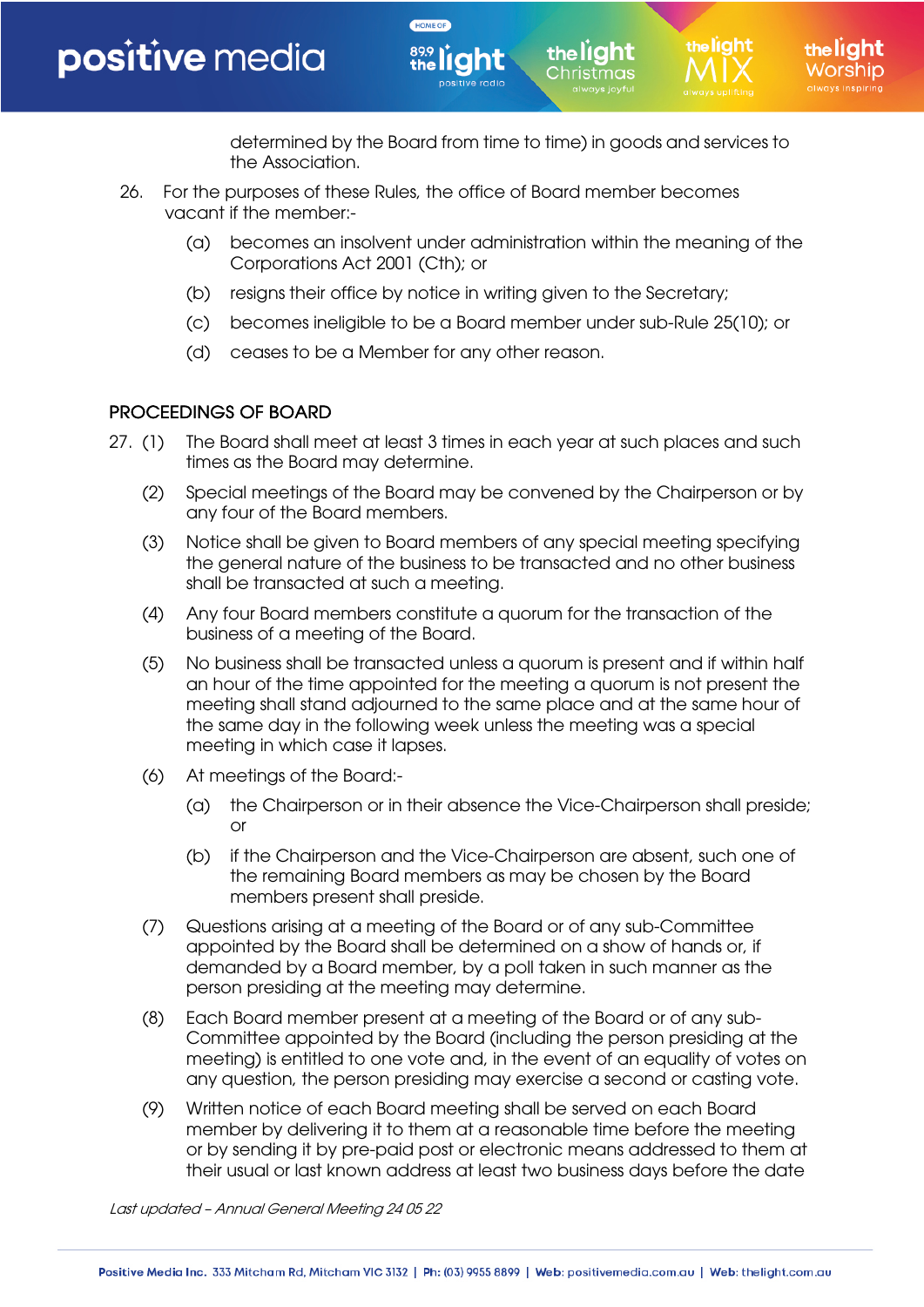

the liaht

of the meeting.

10) Subject to sub-Rule (4) the Board may act notwithstanding any vacancy on the Board.

the light hristmas:

HOME OF

- 11) Resolutions without meetings
	- a) A resolution of the Board members of PositiveMedia Inc. may be passed without a meeting if all the Board members entitled to vote on the resolution sign a notice saying they are in favour of the resolution. Approval via electronic means will be taken to be sufficient proof of signing a notice in favour of the resolution.
	- b) The resolution is passed at the time when the last Board member in favour signs.
	- c) For the purpose of this clause:
		- (i) the notice must include the wording of the resolution;
		- (ii) the notice may be distributed by any means;
		- (iii) separate copies of the notice may be signed; and
		- (iv) the resolution fails if it has not achieved unanimous consent within 72 hours after the notice was given.

This clause does not apply to a Special Resolution, a Members' resolution to remove a Board member or a Members' resolution to appoint or remove an auditor.

#### ELECTRONIC MEETINGS OF BOARD MEMBERS

- 28. (1) A Board meeting may be called or held using any technology consented to by all the Board members which allows Board members to clearly and instantaneously communicate with each other Board member. A consent of a Board member for the purpose of this sub-Rule may be a standing one. A Board member may only withdraw their consent within a reasonable time before the meeting of the Board.
	- (2) For the purpose of these Rules, the contemporaneous linking together by an instantaneous communication device of a number of Board members not less than a quorum will be deemed to constitute a meeting of the Board, and all the provisions of these Rules as to meetings of the Board will apply to any such meeting held by an instantaneous communication device so long as the following conditions are met:-
		- (a) all the Board members for the time being entitled to receive notice of the meeting of the Board will be entitled to receive notice of a meeting held by an instantaneous communication device and to be linked by an instantaneous communication device for the purpose of such meeting. Notice of any such meeting must be given on the instantaneous communication device or in any other manner permitted by these Rules, and
		- (b) each Board member taking part in the meeting by an instantaneous communication device must be able to hear each of the other Board members taking part at the commencement of the meeting.
- Last updated Annual General Meeting 24 05 22 (3) A Board member may not leave a meeting held by an instantaneous communication device by disconnecting their instantaneous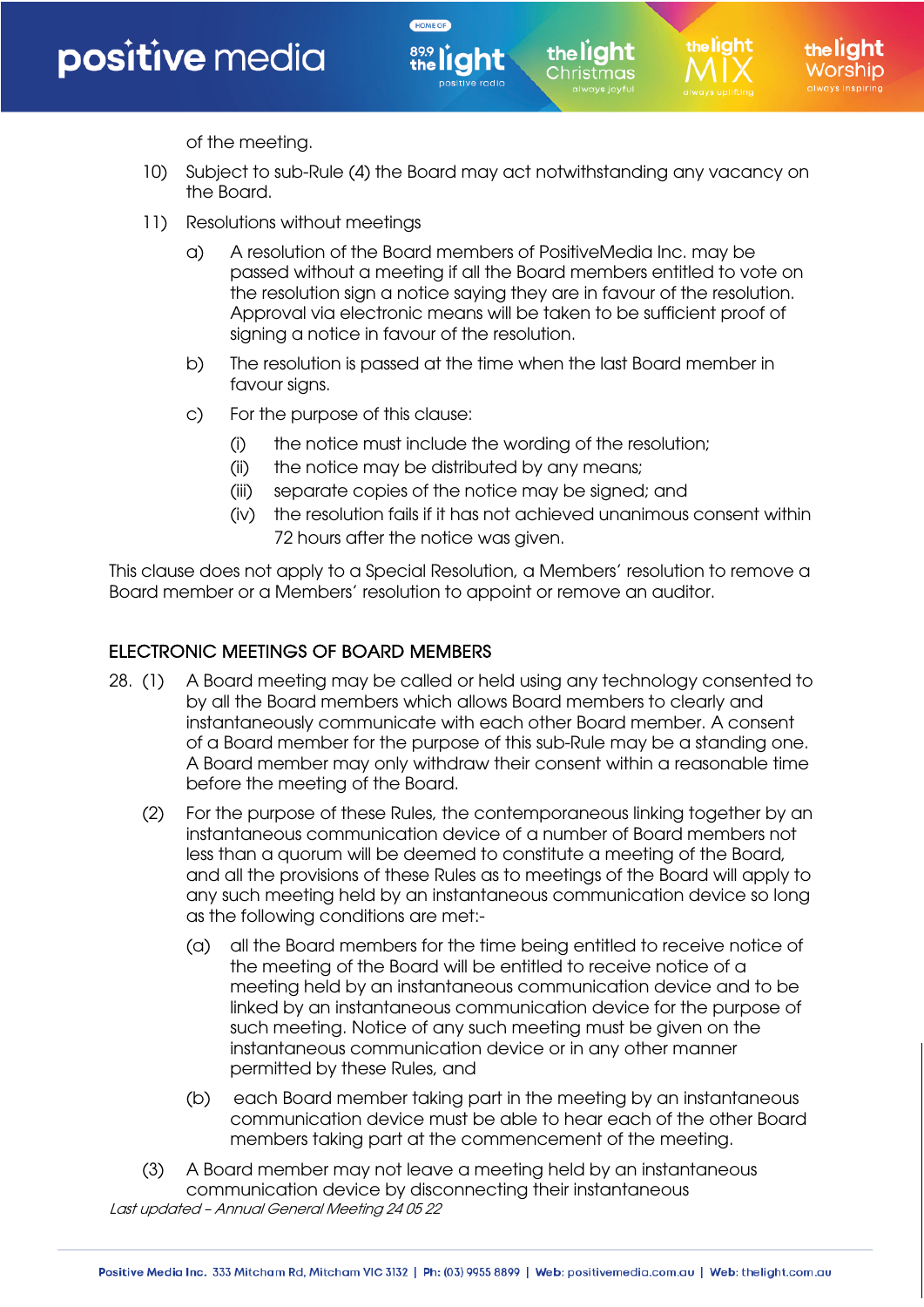communication device unless he or she has expressly notified the Chairperson of the meeting of their intention to leave the meeting, and a Board member will be conclusively presumed to have been present and to have formed part of the quorum at all times during such a meeting until such notified time of their leaving the meeting.

the light Christmas

the liaht

the liaht

(4) A minute of the proceedings at meetings held by an instantaneous communication device will be sufficient evidence of such proceedings and of the observance of all necessary formalities if certified as a correct minute by the Chairperson of the meeting.

HOME OF

(5) For the purpose of this Rule "instantaneous communication device" includes any audio and/or visual device that permits instantaneous communication.

## FUNDS AND ACCOUNTS

- 29. (1) The funds of the Association shall be banked in the name of the Association in such Bank account(s) as the Board may from time to time direct.
	- (2) Adequate records of all income and expenditure shall be kept and maintained, either in written or printed form in the English language to enable full and adequate reporting as required from time to time on the financial affairs of the Association.
	- (3) All moneys shall be banked as soon as practicable after receipt thereof.
	- (4) All amounts apart from disbursements from petty cash shall be paid by cheque or Electronic Fund Transfer, or by any other method introduced into normal business practice signed by any two persons of those authorised from time to time by the Board to do so.
	- (5) All expenditure shall be in accordance with board policy as determined from time to time.
	- (6) As soon as practicable after the end of Financial Year the Board shall cause to be prepared a statement containing particulars of:-
		- (a) the income and expenditure for the Financial Year just ended, and
		- (b) a balance sheet as at the close of the Financial Year.
	- (7) All such statements shall be examined by the auditor who shall have recognised professional association qualifications. The auditor shall present his report upon such audit to the Secretary prior to the holding of the annual General Meeting next following the Financial Year in respect of which such audit was made.
	- (8) The income and property of the Association whenever and however derived shall be used and applied solely in promotion of its objects and in the exercise of its powers as set out herein and no portion thereof shall be distributed, paid or transferred directly or indirectly by way of dividend bonus or otherwise by way of profit to or amongst the Members provided that nothing herein contained shall prevent the payment in good faith of interest to any such Member in respect of moneys advanced by him or her to the Association or otherwise owing by the Association to him or her of remuneration to any officers or servants of the Association or to any Member or other person in return for any services actually rendered to the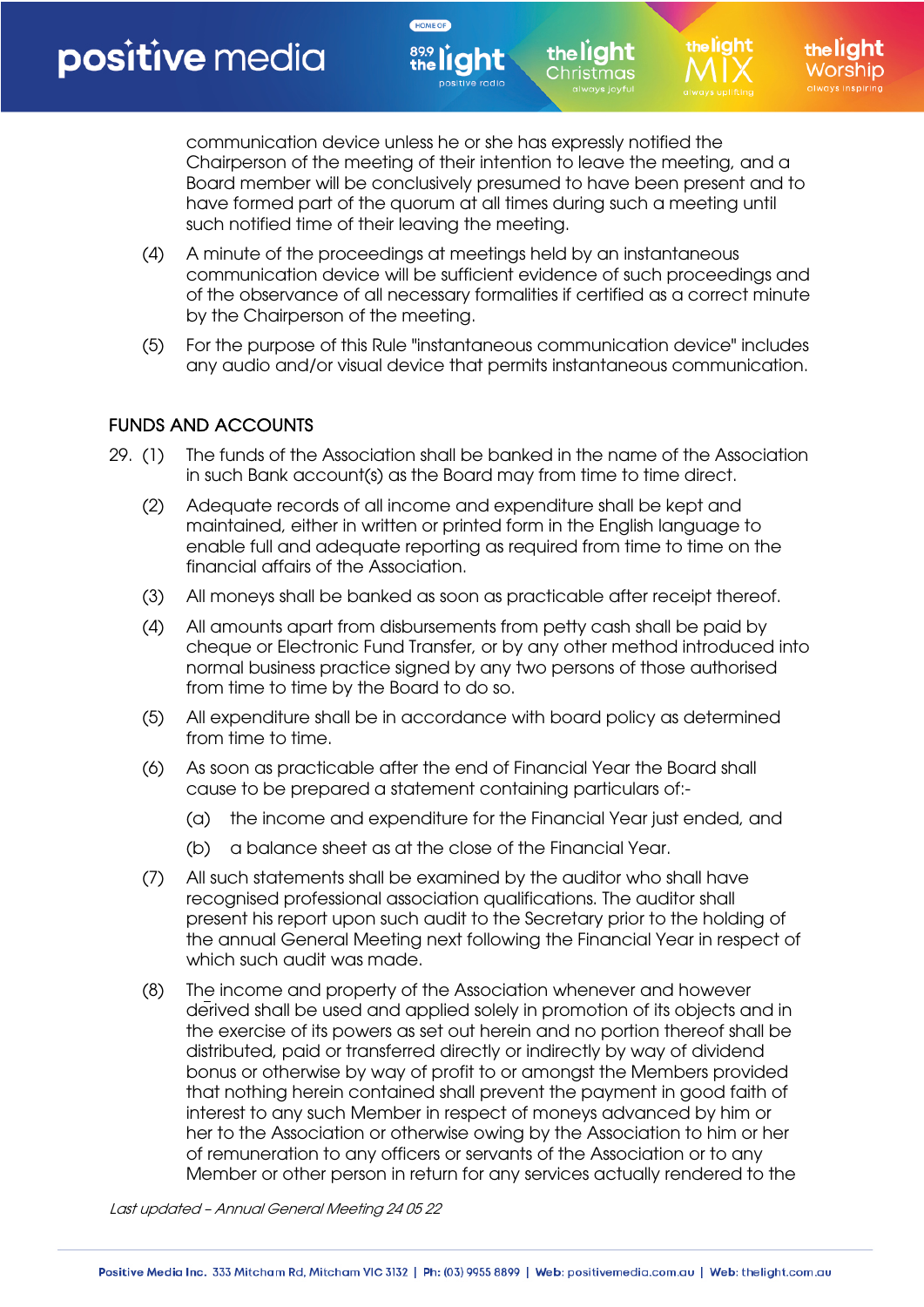the lí aht

Association provided further that nothing herein contained shall be construed so as to prevent the payment or repayment to any Member of out of pocket expenses, money lent, reasonable and proper charges for goods hired by the Association or reasonable and proper rent for premises devised or left to the Association.

the light hristmas

# **DOCUMENTS**

30. (1) The Board shall provide for the safe custody of books, of original entry documents, instruments of title and securities of the Association.

HOME OF

(2) The Secretary must keep minutes of the resolutions and proceedings of each General Meeting, and each committee meeting, together with a record of the names of persons present at committee meetings for so long as required by applicable law.

# FINANCIAL YEAR

31. The Financial Year of the Association shall close on 31 December in each year.

## REMOVAL OF MEMBER OF BOARD

- 32. (1) The Association in General Meeting may by resolution remove any Board member before the expiration of their term of office and appoint another Board member in their stead to hold office until the expiration of the term of the first mentioned Board member.
	- (2) Where the Board member to whom a proposed resolution referred to in sub-Rule 32(1) makes representations in writing to the Secretary or Chairperson (not exceeding a reasonable length) and requests that they be notified to the Members, the Secretary or the Chairperson may send a copy of the representations to each Member or, if they are not so sent, the Board member may require that they be read out at the meeting.

## ALTERATION OF RULES AND STATEMENT OF PURPOSES

- 33. (1) These Rules and the Statement of Purposes of the Association shall not be altered except in accordance with the Act. $3$ 
	- (2) In addition to the obligations under sub-Rule 32(1) and Rule 36 to the extent that it contains provisions precluding any distribution of assets in the event of winding-up or dissolution of the Association otherwise than for a charitable purpose, shall not be altered without the consent of the Minister.

## PUBLIC FUND

34. (1) The Board of Management shall establish and maintain a public fund in

 $3$  Section 50 of the Act provides that an incorporated association may, by special resolution, alter its statement of purposes or its rules. Section 64 of the Act defines a special resolution.

Last updated – Annual General Meeting 24 05 22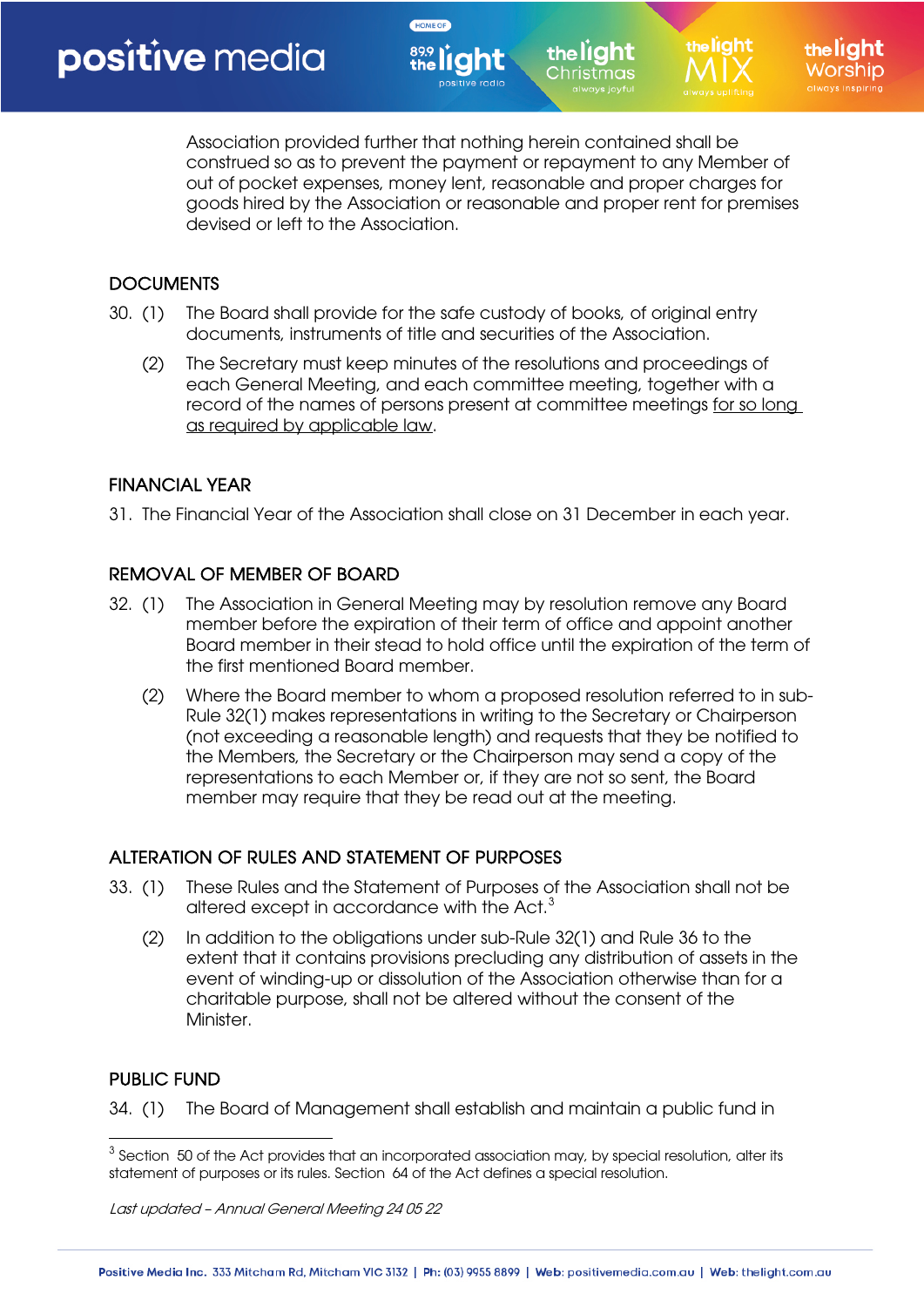accordance with subdivision 30-F subsections 30-300(1)-(7) of the Income Tax Assessment Act 1997 (ITA Act) for the purposes of promotion of music and/or radio.

the light :hristmas

- (2) The public fund shall be known as the PositiveMedia Inc. Development Fund ("the Fund") or by such other name as the Board deem appropriate from time to time and the fund shall:-
	- (a) be the recipient of gifts of money or property for the purposes set out in sub- Rule 34(1) hereof; and
	- (b) shall receive any money received because of such gifts which is to be credited to the said Fund; and
	- (c) the Fund shall not receive any other money or property.

HOME OF

- (3) The Fund shall be administered by a sub-committee of the Board appointed from time to time provided that a majority of the members of the subcommittee administering the Fund shall have the requisite degree of responsibility to the general community provided by the ITA Act.
- (4) The Association must use gifts made to the Fund, and any money received because of such gifts, only for the purposes referred to in sub-Rule 34(1) hereof.

# **NOTICES**

- 35. (1) A notice may be served by or on behalf of the Association upon any Member either personally or by sending it by pre-paid post or electronic means to the Member at their address shown in the Register of Members nominated by the relevant Member as their preferred address for communications.
	- (2) Unless the contrary is proved, a document which is:
		- (i) properly addressed pre-paid and posted to a person as a letter, shall be deemed to have been given to the person at the time at which the letter would have been delivered in the ordinary course of post; and
		- (ii) properly addressed and sent by electronic means, shall be deemed to have been given to the person at midnight (Australia Eastern Standard Time) on the day the document was sent.

# WINDING UP OR CANCELLATION

36. (1) If upon the winding up of the Association there remains exclusive of monies held in the Fund established by Rule 34 hereof which is provided for in (2) below, after satisfaction of all its debts and liabilities, any property whatsoever, the same shall not be paid or distributed among the Members, but shall be given or transferred to some other institution or institutions having objects similar to the objects of the Association, and which shall prohibit the distribution of its or their income and property among its or their Members to an extent at least as great as is imposed on the Association under the Act and these Rules, such institution or institutions to be determined by the Members.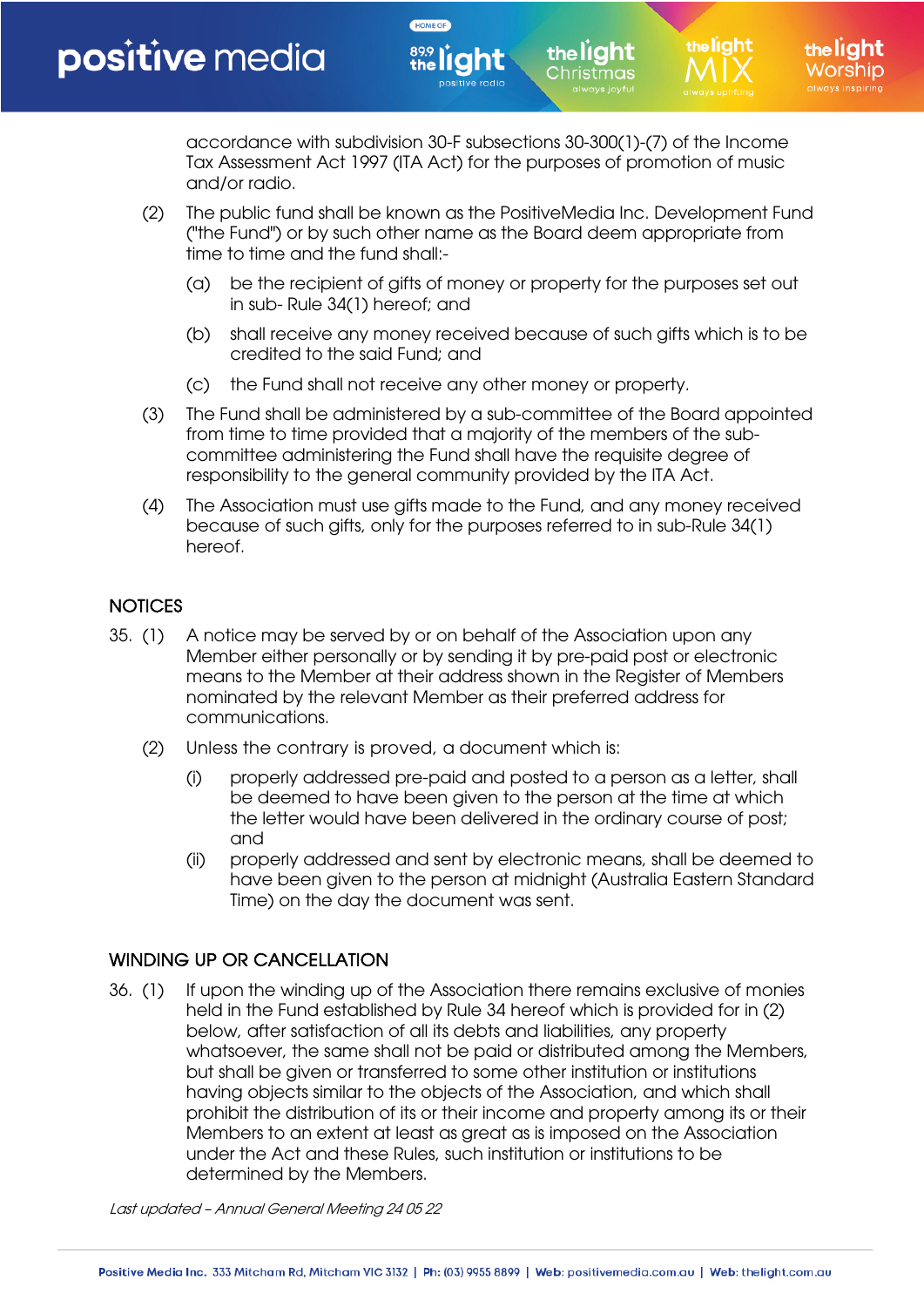(2) If upon the winding up of the Fund established by Rule 34 hereof listed on the Register of Cultural Organisations, after satisfaction of all its debt and liabilities, any property, the property shall not be paid to or distributed amongst its members, but shall be given or transferred to some other fund, authority or institution having objects similar to the objects of the Association and whose Rules shall prohibit the distribution of its or their income among its or their members. The recipient fund authority or institution shall also be eligible for tax deductibility of donations under subdivision 30-B section 30- 100, of the ITA Act and be listed on the Register of Cultural Organisations maintained under the Act.

the light hristmas:

the liaht

HOME OF

# **TRADING**

37. [not used]

# APPOINTMENT OF OTHER COMMITTEES

38. The Board of Management may establish such other committees as may be deemed necessary for the proper functioning of the Association, which may include an Advisory Committee of the Heads of Churches. The Committees so established shall be subject to the general supervision and control of the Board of Management whose decision on all matters connected with the management of the work of the Association shall be final.

# CUSTODY OF RECORDS

39. All accounts, books, documents and securities of the Association shall be available for inspection and copying by any Member upon request.<sup>4</sup>

# INDEMNITY AND INSURANCE

- 40. (1) Subject to, and so far as permitted by the Act and other applicable laws:
	- (a) the Association will, to the extent the person is not otherwise indemnified, indemnify a Board member against a Liability incurred by the Board member in their capacity as such to a person (other than the Association), unless the Liability arises out of conduct involving a lack of good faith or dishonesty; and
	- (b) the Association may make a payment (whether by way of advance, loan or otherwise) in respect of legal costs incurred by Board member in defending an action for liability incurred as such a Board member or in resisting or responding to actions taken by a government agency or liquidator.
	- (2) Subject to, and so far as permitted by the Act and other applicable laws, the Association may enter into, and pay premiums on, a contract of insurance in respect of any person.

<sup>4</sup> Subject to such privacy rules and legislation that may be enacted from time to time.

Last updated – Annual General Meeting 24 05 22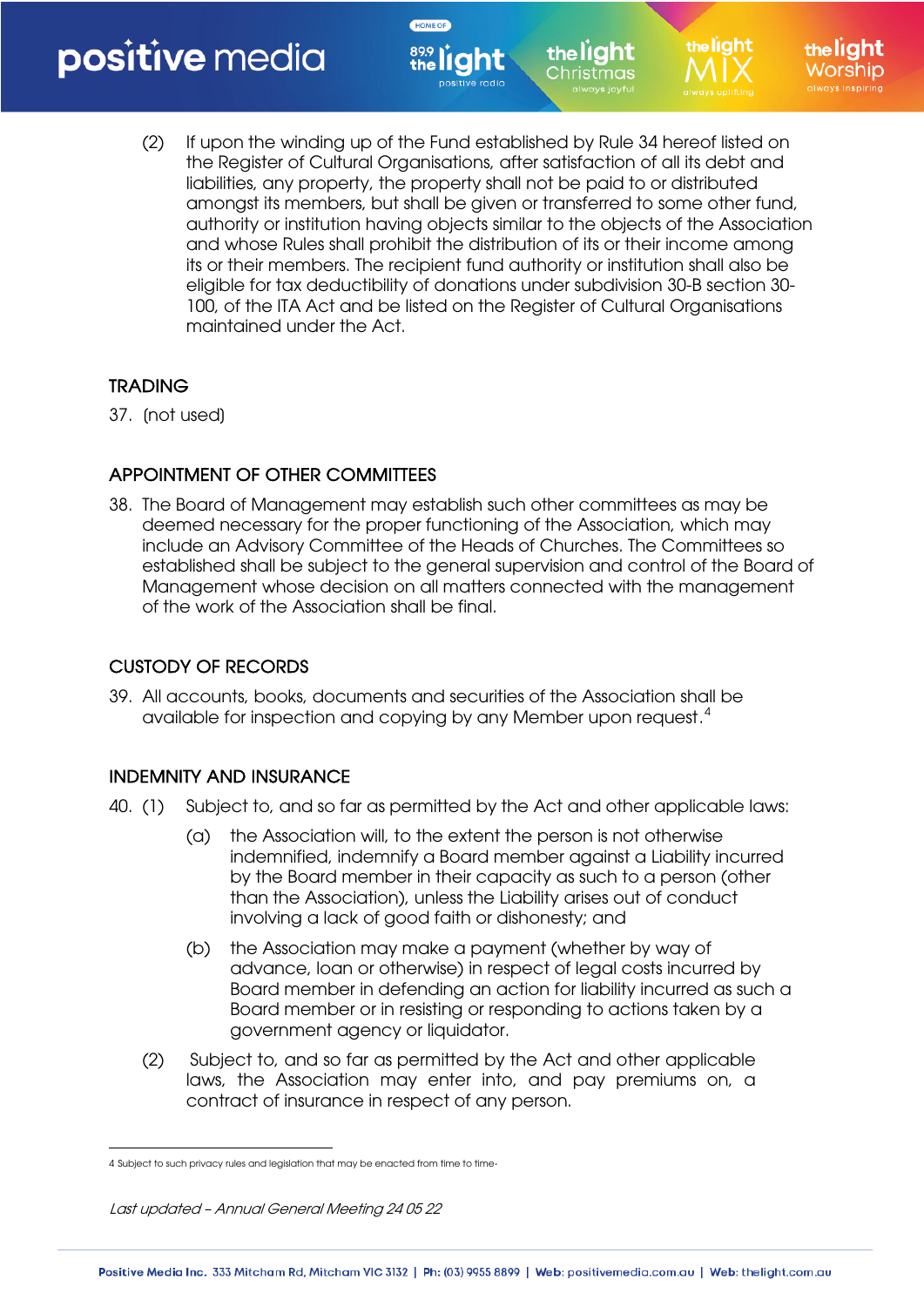(3) The indemnity in favour of Board members under sub-Rule 40(1) is a continuing indemnity. It applies in all respects of or acts done by a person while a Board member even though the person is not a Board member at the time the claim is made.

HOME OF

(4) Subject to the Act and any other applicable law, the Association may, without limiting a person's rights under this Rule 40, enter into an agreement with a person who is or has been a Board member, to give effect to the rights of the person under this Rule 40 on any terms and conditions that the Board thinks fit.

the liaht

the light

Christmas

the liaht

/orshin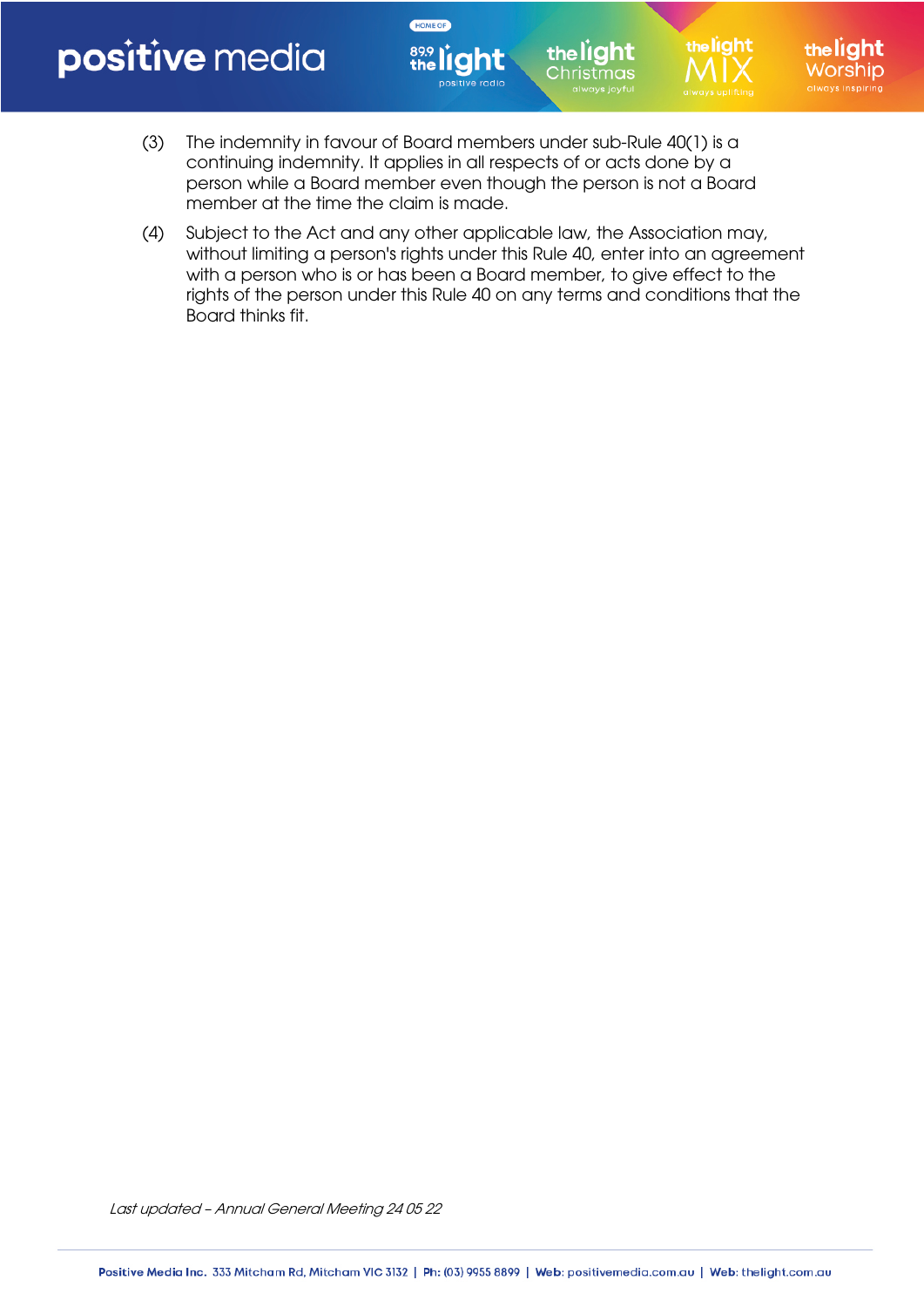

Appendix 1

# Application for membership of Positive Media Incorporated

HOME OF

I, ......................................................................(Full name of applicant) of

.......................................................................................(Address)

desire to become a member of Positive Media

Incorporated.

My initial membership fee accompanies this form.

In the event of my admission as a Member, I agree to be bound by the Rules of

the Association for the time being in force and to support and uphold the mission

and values of the Association.

............................................

Signature of Applicant

Date ......................................